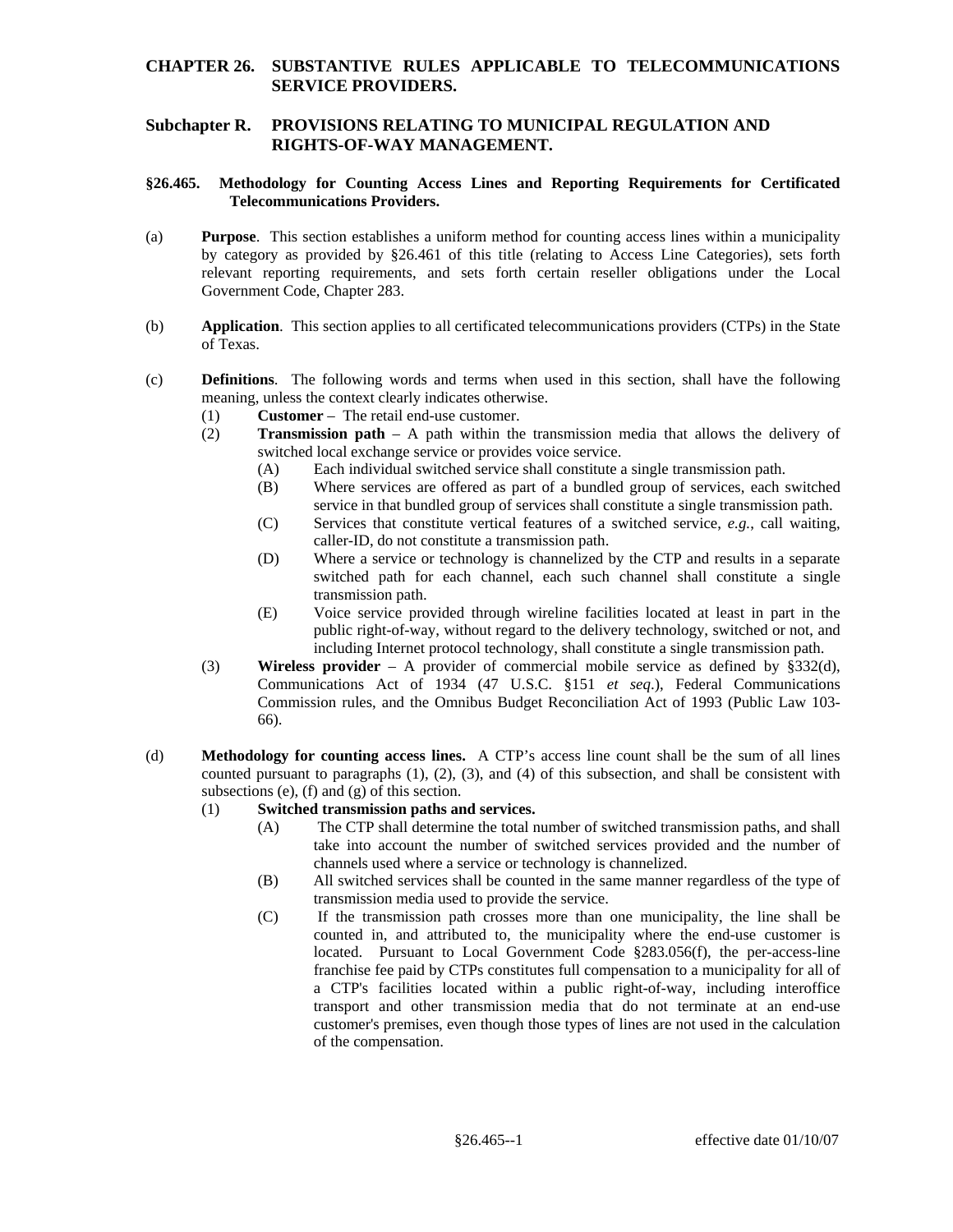# **CHAPTER 26. SUBSTANTIVE RULES APPLICABLE TO TELECOMMUNICATIONS SERVICE PROVIDERS.**

# **Subchapter R. PROVISIONS RELATING TO MUNICIPAL REGULATION AND RIGHTS-OF-WAY MANAGEMENT.**

### **§26.465(d) continued**

### (2) **Nonswitched telecommunications services or private lines.**

- (A) Each circuit used to provide nonswitched telecommunications services or private lines to an end-use customer, shall be considered to have two termination points, one on each customer location identified by the customer and served by the circuit.
- (B) The CTP shall count nonswitched telecommunications services or private lines by totaling the number of terminating points within a municipality.
- $(C)$  regardless of the type of transmission media used to provide that service. A nonswitched telecommunications service shall be counted in the same manner
- (D) A terminating point shall be counted in, and attributed to, the municipality where that point is located. In the event a CTP is not able to identify the physical location of the terminating point, that point shall be attributed to the municipality identified by the CTP's billing systems.
- (E) Where dark (unlit) fiber is provided to an end-use customer who then lights it, the line shall be counted as a private line, by default, unless it is evident that it is used for providing switched services.
- (3) **Central office based PBX-type services.** The CTP shall count one access line for every ten stations served.

# (4) **Voice service.**

- (A) The CTP shall count each end-use customer provided voice service as one access line. Services that constitute vertical features of a voice service, or are bundled with the voice service shall not be counted as a separate access line.
- (B) In the event a CTP is unable to identify the physical location of an end-use customer utilizing voice service, but that end-use customer's billing address, as identified in the CTP's billing system, is located inside the boundaries of a municipality, the enduse customer's access line shall be attributed to the municipality where such billing address is located.

### (e) **Lines to be counted.** A CTP shall count the following access lines:

- (1) all access lines provided to a retail end-use customer;
- (2) all access lines provided as a retail service to other CTPs and resellers for their own end-use;
- (3) all access lines provided as a retail service to wireless telecommunication providers and interexchange carriers (IXCs) for their own end-use;
- (4) all access lines a CTP provides as employee concession lines and other similar types of lines;
- own end-use: (5) all access lines provided as a retail service to a CTP's wireless and IXC affiliates for their own end-use, and all access lines provided as a retail service to any other affiliate for their
- $(6)$  dark fiber, to the extent it is provided as a service or is resold by a CTP and shall exclude lines sold and resold by non-CTPs;
- (7) any other lines meeting the definition of access line as set forth in §26.461 of this title;
- (8) Lifeline lines;
- (9) all retail pay telephone access lines; and
- paragraphs (1)-(9) of this subsection. (10) all lines that provide voice service delivered by means of owned facilities, unbundled network elements or leased facilities, or resale that are not otherwise counted under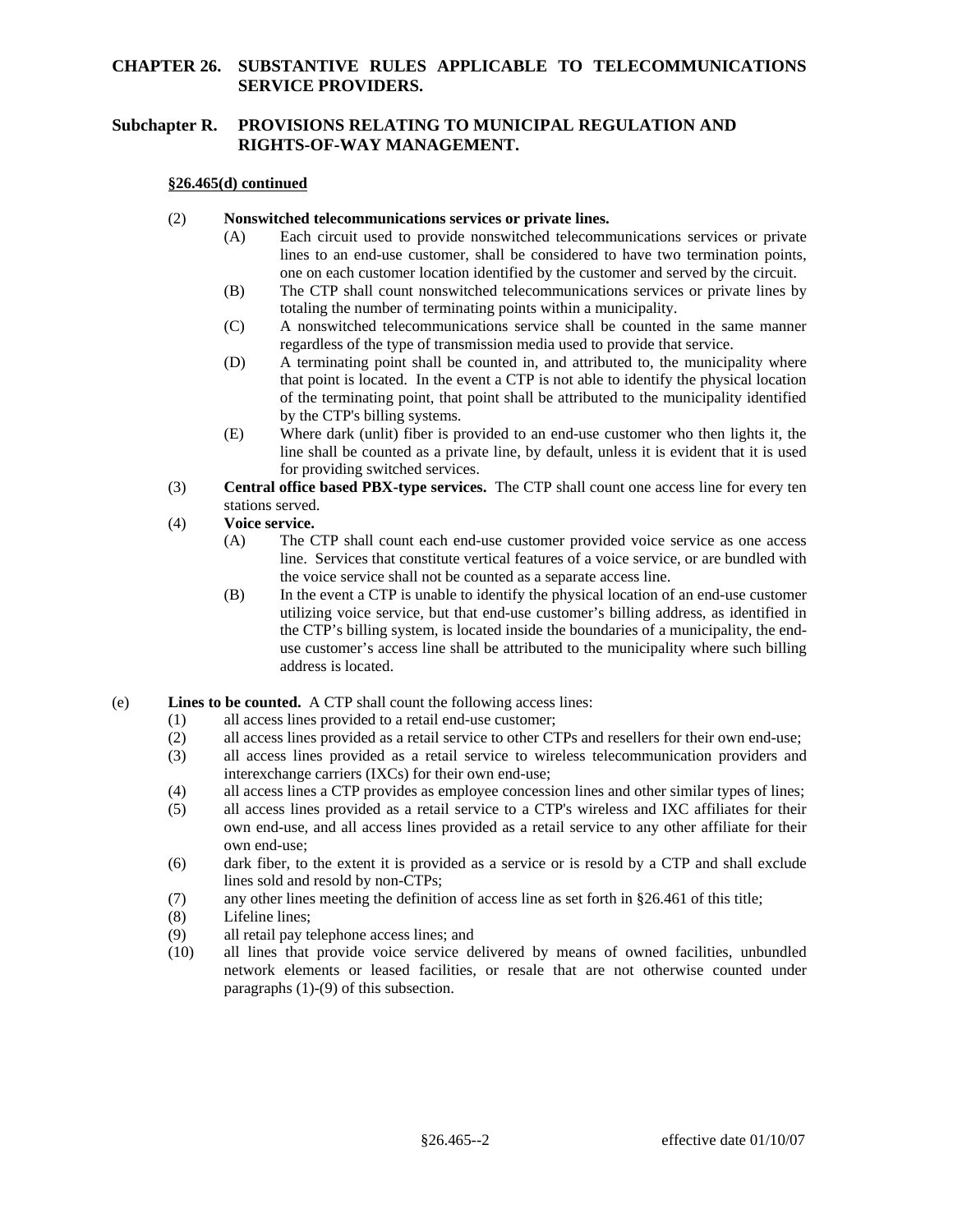## **CHAPTER 26. SUBSTANTIVE RULES APPLICABLE TO TELECOMMUNICATIONS SERVICE PROVIDERS.**

# **Subchapter R. PROVISIONS RELATING TO MUNICIPAL REGULATION AND RIGHTS-OF-WAY MANAGEMENT.**

### **§26.465 continued**

- (f) **Lines not to be counted.** A CTP shall not count the following lines:
	- (1) all lines that do not terminate at an end-use customer's premises;
		- (2) lines used by providers who are not end-use customers such as CTP, wireless provider, or IXC for interoffice transport, or back-haul facilities used to connect such providers' telecommunications equipment;
		- telecommunications equipment; (3) lines used by a CTP's wireless and IXC affiliates who are not end-use customers, for interoffice transport, or back-haul facilities used to connect such affiliates'
		- $(4)$  lines used by any other affiliate of a CTP for interoffice transport; and
		- (5) any other lines that do not meet the definition of access line as set forth in §26.461 of this title.

### (g) **Reporting procedures and requirements.**

- (1) Who shall file. The record keeping, reporting and filing requirements listed in this section or in §26.467 of this title (relating to Rates, Allocation, Compensation, Adjustments and Reporting) shall apply to all CTPs in the State of Texas.
- (2) Initial reporting requirements.
	- commission-approved *Form for Counting Access Line or Program for Counting*  (A) No later than January 24, 2000, a CTP shall file its access line count using the *Access Lines* with the commission. The CTP shall report the access line count as of December 31, 1998, except as provided in subparagraph (C) of this paragraph.
	- (B) A CTP shall not include in its initial report any access lines that are resold, leased, or otherwise provided to a CTP, unless it has agreed to a request from another CTP to include resold or leased lines as part of its access line report.
	- (C) A CTP that cannot file access line count as of December 31, 1998 shall file request for good cause exemption and shall file the most recent access line count available for December, 1999.
	- (D) A CTP shall not make a distinction between facilities and capacity leased or resold in reporting its access line count.
- (h) **Exemption.** Any CTP that does not terminate a franchise agreement or obligation under an existing ordinance shall be exempted from subsequent reporting pursuant to §26.467 of this title unless and until the franchise agreement is terminated or expires on its own terms. Any CTP that fails to provide notice to the commission and the affected municipality by December 1, 1999 that it elects to terminate its franchise agreement or obligation under an existing ordinance, shall be deemed to continue under the terms of the existing ordinance. Upon expiration or termination of the existing franchise agreement or ordinance by its own terms, a CTP is subject to the terms of this section.
- (i) **Maintenance and location of records.** A CTP shall maintain all records, books, accounts, or memoranda relating to access lines deployed in a municipality in a manner which allows for easy identification and review by the commission and, as appropriate, by the relevant municipality. The books and records for each access line count shall be maintained for a period of no less than three years.

## (j) **Proprietary or confidential information.**

(1) The CTP shall file with the commission the information required by this section regardless of whether this information is confidential. For information that the CTP alleges is confidential and/or proprietary under law, the CTP shall file a complete list of the information that the